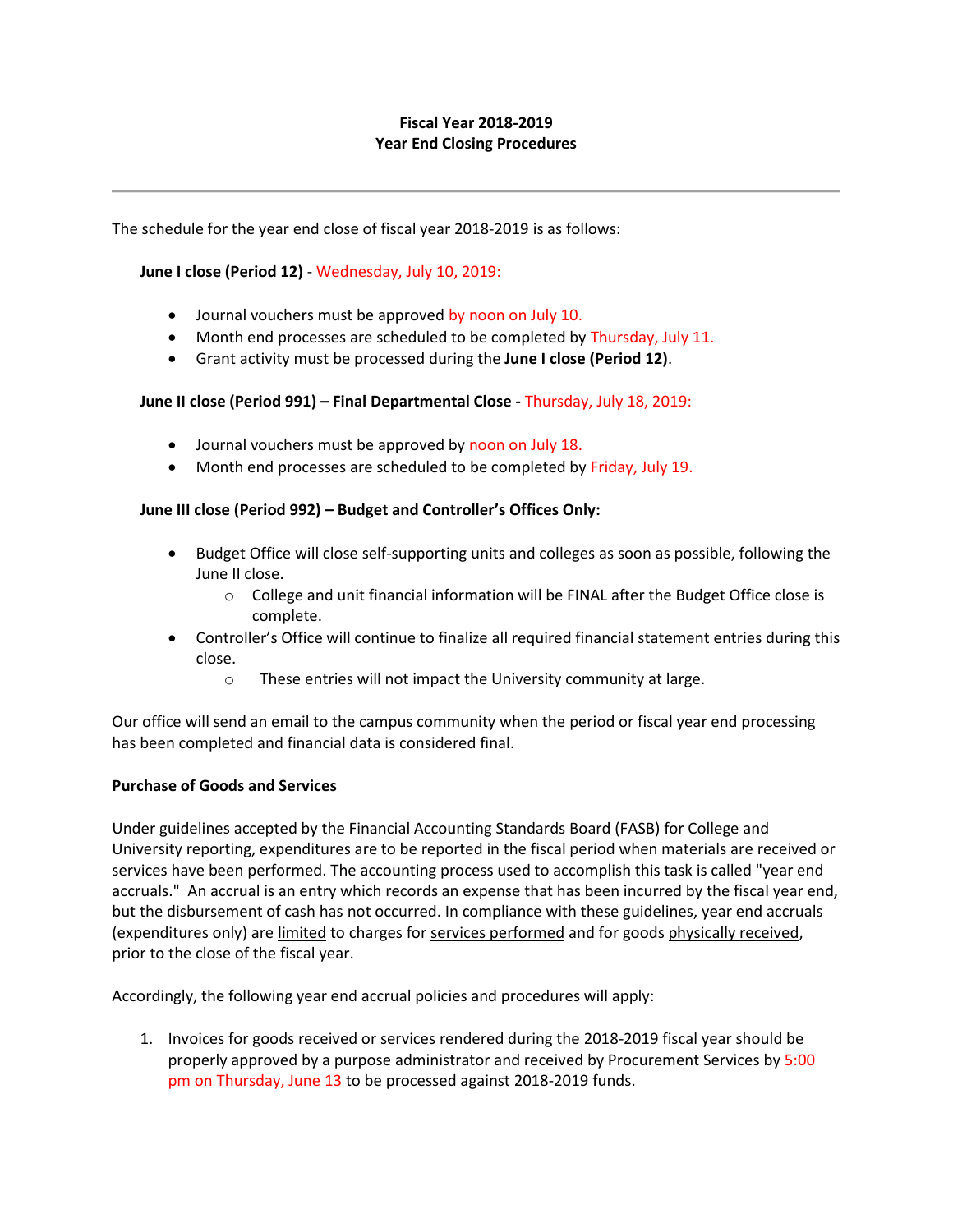- 2. Goods ordered with a purchase order from outside vendors and received directly by a department (for which an invoice has not been processed by Procurement Services) will be accrued to 2018-2019 funds**.** It is the responsibility of the Budget Administrator to report the receipt of goods to Scott Stewart rsstewar@udel.edu or extension 2161, of Procurement Services by 5:00 pm on Thursday, June 27 in order to be accrued against 2018-2019 funds. The report to Mr. Stewart must be the bill of lading or other documentary proof of receipt.
- 3. Invoices for purchases of goods and services received after the year end cut-off outlined above should be forwarded to Procurement as soon as possible for timely processing and for review of materiality for University financial statement purposes.
- 4. Procurement Card procedures and processing deadlines are as follows:
	- Final 2018-2019 load of procurement card transactions will occur on Monday, July 1 at noon.
	- Final 2018-2019 load of Concur card transactions will occur on Monday, July 1 at 5:30PM.
	- Procurement card transactions must be allocated in Works by Tuesday, July 9 at noon.
	- All Concur card transactions must be approved by the Cost Object Approver by Tuesday, July 9 at noon.
- 5. Reimbursement requests must be entered by Monday, June 24 and must have manager sign-off by 5:00 pm on Thursday, June 27.
	- Any out of pocket expenses in Concur should be attached to an expense report and submitted by Monday June 24th. Keep in mind, all travel expenses go through receipt audit, which can take 3-5 business days, before the approval process (supervisor and COA).
- 6. Services performed by June 30, 2019 by Internal Service Departments must be charged to the benefiting department during the **June I close (Period 12).** Journal voucher uploads must be forwarded to the Controller's Office by Monday, July 8 at noon.

## **Revenue Recognition**

• Cashiers' Office cash processing:

In an effort to ensure that all revenues generated in FY2019 are credited before the year-end close, please be sure to have all approved Cash Transmittals submitted to the Cashiers team as early as possible on Thursday, June 27. Any cash or checks received after COB on June 27 will not be banked or booked until Monday, July 1 (Period 1 FY20).

## **Journal Voucher Processing**

Journal Vouchers prepared during the **year end close process** should be completed as follows: